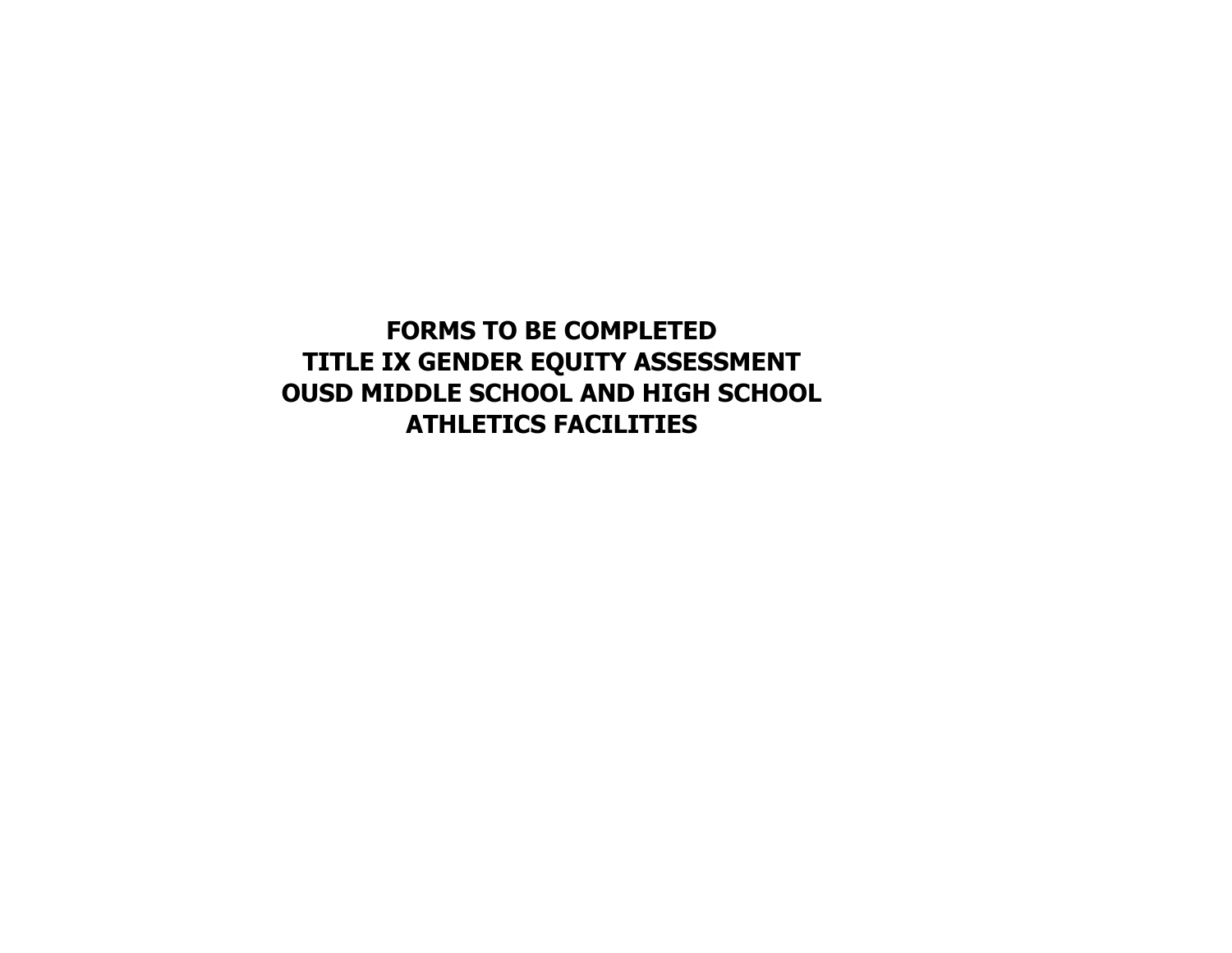| Locker Rooms - RANKINGS BY ATHLETIC DIRECTOR AND FACILITIES STAFF                                                                                                                                                                     |            |                                        |                                                                                                                                                                                                                                                                                       |                                                                                                                                                                                                   |                                                                                                                                                                                                                                                                            |                                                                                                                                                                                                                                                                                                                         | <b>CASTLEMONT HIGH SCHOOL</b> |  |  |
|---------------------------------------------------------------------------------------------------------------------------------------------------------------------------------------------------------------------------------------|------------|----------------------------------------|---------------------------------------------------------------------------------------------------------------------------------------------------------------------------------------------------------------------------------------------------------------------------------------|---------------------------------------------------------------------------------------------------------------------------------------------------------------------------------------------------|----------------------------------------------------------------------------------------------------------------------------------------------------------------------------------------------------------------------------------------------------------------------------|-------------------------------------------------------------------------------------------------------------------------------------------------------------------------------------------------------------------------------------------------------------------------------------------------------------------------|-------------------------------|--|--|
| Instructions: Use the definitions at the top of each column to rank each locker room facility.<br><b>SCHOOL NAME:</b>                                                                                                                 |            |                                        |                                                                                                                                                                                                                                                                                       |                                                                                                                                                                                                   |                                                                                                                                                                                                                                                                            |                                                                                                                                                                                                                                                                                                                         |                               |  |  |
| Sport Team NOTE: If Varsity, JV<br>and Frosh use the same locker<br>room, all three teams can be<br>listed together (i.e., Football -<br>V/JV/F) If they use different<br>locker rooms, list separately<br>(Football-V, Football JV). | # athletes | <b>NAME or LOCATION</b><br>OF FACILITY | The QUALITY AND SIZE OF LOCKER<br>ROOMS (Indicate: SUPERIOR=<br>restrooms, showers, individual<br>lockers, white board/bulletin<br>board, benches; ADEQUATE=<br>changing area and lockers only or<br>missing rest rooms or showers;<br><b>INADEQUATE; no assigned locker</b><br>room) | USE PRIVILEGES (indicate SUPERIOR =<br>restricted use for sport team only in<br>season; ADEQUATE= shared w/<br>general students or other teams;<br><b>INADEQUATE=no locker rooms</b><br>provided) | <b>LOCATION OF LOCKER ROOMS in</b><br>elation to the location of practice and<br>competition facilities (Indicate:<br>SUPERIOR=Adjacent to<br>practice/competitive facility/<br>ADEQUATE= short walk/reasonable<br>distance; INADEQUATE=Very Distant)<br>or no locker room | <b>CONDITION/ MAINTENANCE</b><br>(SUPERIOR=daily maintenance,<br>clean, no complaints, working<br>lockers ADEQUATE regular<br>maintenance but not as clean or<br>well maintained as necessary or<br>lockers needing repair;<br><b>INADEQUATE-not clean, irregular</b><br>maintenance schedule; significant<br>concerns) | <b>Comment if necessary:</b>  |  |  |
|                                                                                                                                                                                                                                       |            |                                        |                                                                                                                                                                                                                                                                                       |                                                                                                                                                                                                   |                                                                                                                                                                                                                                                                            |                                                                                                                                                                                                                                                                                                                         |                               |  |  |
|                                                                                                                                                                                                                                       |            |                                        |                                                                                                                                                                                                                                                                                       |                                                                                                                                                                                                   |                                                                                                                                                                                                                                                                            |                                                                                                                                                                                                                                                                                                                         |                               |  |  |
|                                                                                                                                                                                                                                       |            |                                        |                                                                                                                                                                                                                                                                                       |                                                                                                                                                                                                   |                                                                                                                                                                                                                                                                            |                                                                                                                                                                                                                                                                                                                         |                               |  |  |
|                                                                                                                                                                                                                                       |            |                                        |                                                                                                                                                                                                                                                                                       |                                                                                                                                                                                                   |                                                                                                                                                                                                                                                                            |                                                                                                                                                                                                                                                                                                                         |                               |  |  |
|                                                                                                                                                                                                                                       |            |                                        |                                                                                                                                                                                                                                                                                       |                                                                                                                                                                                                   |                                                                                                                                                                                                                                                                            |                                                                                                                                                                                                                                                                                                                         |                               |  |  |
|                                                                                                                                                                                                                                       |            |                                        |                                                                                                                                                                                                                                                                                       |                                                                                                                                                                                                   |                                                                                                                                                                                                                                                                            |                                                                                                                                                                                                                                                                                                                         |                               |  |  |
|                                                                                                                                                                                                                                       |            |                                        |                                                                                                                                                                                                                                                                                       |                                                                                                                                                                                                   |                                                                                                                                                                                                                                                                            |                                                                                                                                                                                                                                                                                                                         |                               |  |  |
|                                                                                                                                                                                                                                       |            |                                        |                                                                                                                                                                                                                                                                                       |                                                                                                                                                                                                   |                                                                                                                                                                                                                                                                            |                                                                                                                                                                                                                                                                                                                         |                               |  |  |
|                                                                                                                                                                                                                                       |            |                                        |                                                                                                                                                                                                                                                                                       |                                                                                                                                                                                                   |                                                                                                                                                                                                                                                                            |                                                                                                                                                                                                                                                                                                                         |                               |  |  |
|                                                                                                                                                                                                                                       |            |                                        |                                                                                                                                                                                                                                                                                       |                                                                                                                                                                                                   |                                                                                                                                                                                                                                                                            |                                                                                                                                                                                                                                                                                                                         |                               |  |  |
|                                                                                                                                                                                                                                       |            |                                        |                                                                                                                                                                                                                                                                                       |                                                                                                                                                                                                   |                                                                                                                                                                                                                                                                            |                                                                                                                                                                                                                                                                                                                         |                               |  |  |
|                                                                                                                                                                                                                                       |            |                                        |                                                                                                                                                                                                                                                                                       |                                                                                                                                                                                                   |                                                                                                                                                                                                                                                                            |                                                                                                                                                                                                                                                                                                                         |                               |  |  |
|                                                                                                                                                                                                                                       |            |                                        |                                                                                                                                                                                                                                                                                       |                                                                                                                                                                                                   |                                                                                                                                                                                                                                                                            |                                                                                                                                                                                                                                                                                                                         |                               |  |  |
|                                                                                                                                                                                                                                       |            |                                        |                                                                                                                                                                                                                                                                                       |                                                                                                                                                                                                   |                                                                                                                                                                                                                                                                            |                                                                                                                                                                                                                                                                                                                         |                               |  |  |
|                                                                                                                                                                                                                                       |            |                                        |                                                                                                                                                                                                                                                                                       |                                                                                                                                                                                                   |                                                                                                                                                                                                                                                                            |                                                                                                                                                                                                                                                                                                                         |                               |  |  |
|                                                                                                                                                                                                                                       |            |                                        |                                                                                                                                                                                                                                                                                       |                                                                                                                                                                                                   |                                                                                                                                                                                                                                                                            |                                                                                                                                                                                                                                                                                                                         |                               |  |  |
|                                                                                                                                                                                                                                       |            |                                        |                                                                                                                                                                                                                                                                                       |                                                                                                                                                                                                   |                                                                                                                                                                                                                                                                            |                                                                                                                                                                                                                                                                                                                         |                               |  |  |
| <b>Total Men</b>                                                                                                                                                                                                                      |            |                                        |                                                                                                                                                                                                                                                                                       |                                                                                                                                                                                                   | DO NOT ENTER DATA INTO YELLOW HIGHLIGHTED CELLS                                                                                                                                                                                                                            |                                                                                                                                                                                                                                                                                                                         |                               |  |  |
| <b>Total Women</b>                                                                                                                                                                                                                    |            |                                        |                                                                                                                                                                                                                                                                                       |                                                                                                                                                                                                   |                                                                                                                                                                                                                                                                            |                                                                                                                                                                                                                                                                                                                         |                               |  |  |
|                                                                                                                                                                                                                                       |            |                                        |                                                                                                                                                                                                                                                                                       |                                                                                                                                                                                                   | Instructions: Count the number of male athletes who receive each of the following benefits and then divide by the total number of male athletes to get percentage                                                                                                          |                                                                                                                                                                                                                                                                                                                         |                               |  |  |
|                                                                                                                                                                                                                                       |            | <b>Superior</b>                        | Quality/Size                                                                                                                                                                                                                                                                          | <b>Use Privileges</b>                                                                                                                                                                             | <b>Convenient Location</b>                                                                                                                                                                                                                                                 | <b>Maintenance</b>                                                                                                                                                                                                                                                                                                      |                               |  |  |
| % male athletes benefitting from:                                                                                                                                                                                                     |            |                                        |                                                                                                                                                                                                                                                                                       |                                                                                                                                                                                                   |                                                                                                                                                                                                                                                                            |                                                                                                                                                                                                                                                                                                                         |                               |  |  |
|                                                                                                                                                                                                                                       |            | <b>Adequate</b><br><b>Inadequate</b>   |                                                                                                                                                                                                                                                                                       |                                                                                                                                                                                                   |                                                                                                                                                                                                                                                                            |                                                                                                                                                                                                                                                                                                                         |                               |  |  |
| Instructions: Count the number of female athletes who receive each of the following benefits and then divide by the total number of female athletes to get percentage                                                                 |            |                                        |                                                                                                                                                                                                                                                                                       |                                                                                                                                                                                                   |                                                                                                                                                                                                                                                                            |                                                                                                                                                                                                                                                                                                                         |                               |  |  |
|                                                                                                                                                                                                                                       |            |                                        | Quality/Size                                                                                                                                                                                                                                                                          | <b>Use Privileges</b>                                                                                                                                                                             | <b>Convenient Location</b>                                                                                                                                                                                                                                                 | Maintenance                                                                                                                                                                                                                                                                                                             |                               |  |  |
|                                                                                                                                                                                                                                       |            | <b>Superior</b>                        |                                                                                                                                                                                                                                                                                       |                                                                                                                                                                                                   |                                                                                                                                                                                                                                                                            |                                                                                                                                                                                                                                                                                                                         |                               |  |  |
| % female athletes benefitting from:                                                                                                                                                                                                   |            | <b>Adequate</b>                        |                                                                                                                                                                                                                                                                                       |                                                                                                                                                                                                   |                                                                                                                                                                                                                                                                            |                                                                                                                                                                                                                                                                                                                         |                               |  |  |
| Inadequate                                                                                                                                                                                                                            |            |                                        |                                                                                                                                                                                                                                                                                       |                                                                                                                                                                                                   |                                                                                                                                                                                                                                                                            |                                                                                                                                                                                                                                                                                                                         |                               |  |  |
|                                                                                                                                                                                                                                       |            |                                        |                                                                                                                                                                                                                                                                                       |                                                                                                                                                                                                   |                                                                                                                                                                                                                                                                            |                                                                                                                                                                                                                                                                                                                         |                               |  |  |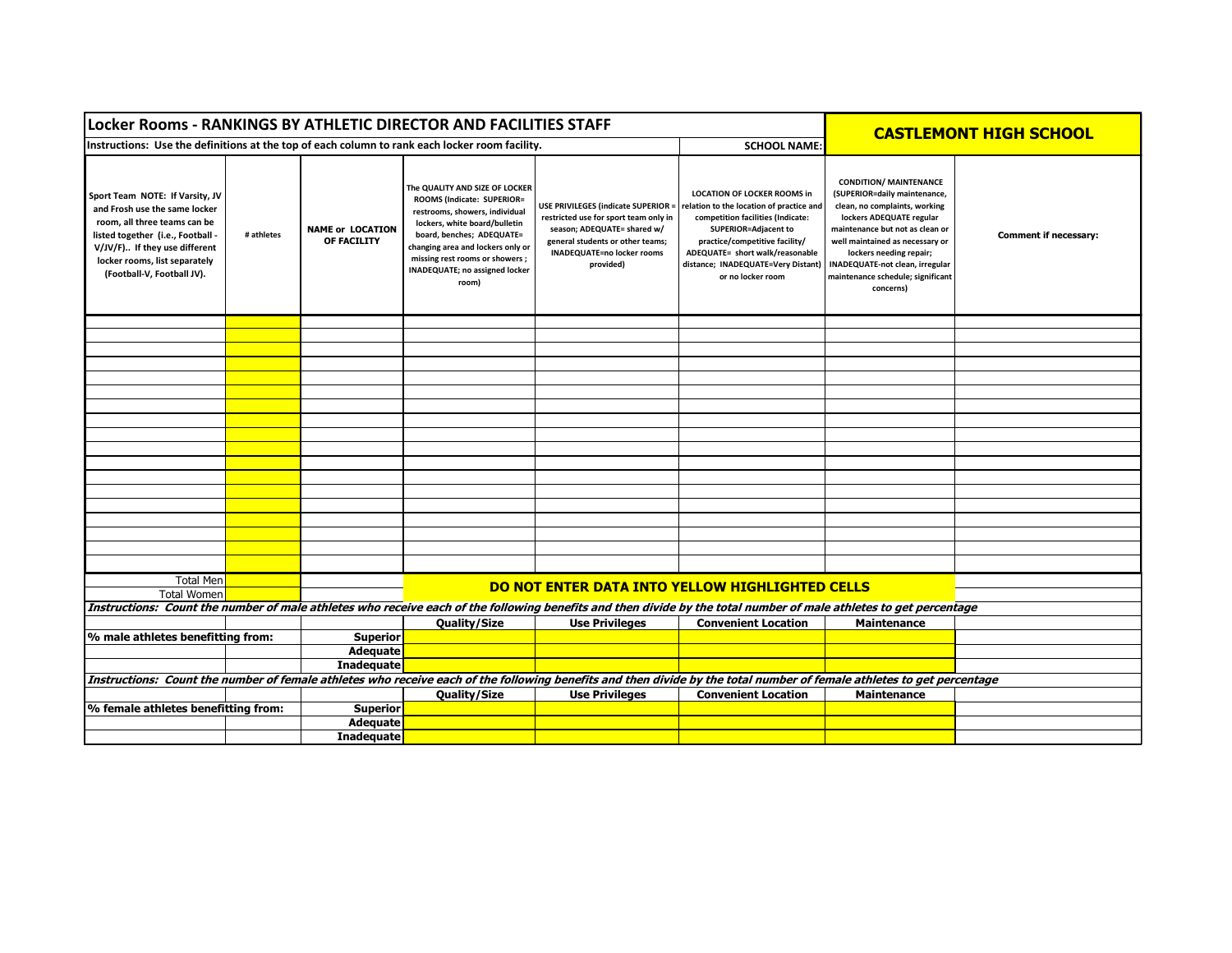| Practice Facilities - RANKING BY ATHLETIC DIRECTOR AND FACILITIES STAFF                                                                                                                                                                 |                                |                           | <b>CASTLEMONT HIGH SCHOOL</b>                                                                                                                                                                                                                                                                                                                                |                                                                                                                                                                                                                                                                                                                                                                                          |                                                                                         |                                                                                                                                                                                                                                                                                                                                                    |                 |  |
|-----------------------------------------------------------------------------------------------------------------------------------------------------------------------------------------------------------------------------------------|--------------------------------|---------------------------|--------------------------------------------------------------------------------------------------------------------------------------------------------------------------------------------------------------------------------------------------------------------------------------------------------------------------------------------------------------|------------------------------------------------------------------------------------------------------------------------------------------------------------------------------------------------------------------------------------------------------------------------------------------------------------------------------------------------------------------------------------------|-----------------------------------------------------------------------------------------|----------------------------------------------------------------------------------------------------------------------------------------------------------------------------------------------------------------------------------------------------------------------------------------------------------------------------------------------------|-----------------|--|
| Instructions: Use the definitions at the top of each column to rank each practice facility.<br><b>SCHOOL NAME:</b>                                                                                                                      |                                |                           |                                                                                                                                                                                                                                                                                                                                                              |                                                                                                                                                                                                                                                                                                                                                                                          |                                                                                         |                                                                                                                                                                                                                                                                                                                                                    |                 |  |
| Sport Team NOTE: If<br>Varsity, JV and Frosh use the<br>same locker room, all three<br>teams can be listed together<br>(i.e., Football -V/JV/F) If<br>they use different locker<br>rooms, list separately<br>(Football-V, Football JV). | # athletes<br>(leave<br>blank) | NAME/LOCATION OF FACILITY | SIZE AND QUALITY OF PRACTICE<br><b>FACILITIES (SUPERIOR= regulation</b><br>size/good lighting/sufficient space for<br>well designed practice; ADEQUATE =<br>sufficient space for practice with<br>minor facility concerns; or alternating<br>access between the competition and<br>back-up facility; INADEQUATE= not<br>sufficient space or safety concerns) | <b>USE PRIVILEGES</b><br>(SUPERIOR = restricted<br>use for sport team only<br>during practice time;<br>ADEQUATE= shared w/<br>general students or other<br>teams during practice;<br>INADEQUATE=whether<br>shared or exclusive use,<br>not available for a<br>sufficient # of practices per<br>week or the shared use<br>environment does not<br>permit adequate practice<br>activities) | The LOCATION of<br><b>PRACTICE facilities</b><br>Indicate: ON- CAMPUS<br>or OFF-CAMPUS) | <b>CONDITION/ MAINTENANCE</b><br>(SUPERIOR=daily maintenance, clean, safe<br>surfaces, lined or groomed for practice;<br>ADEQUATE=regular maintenance but not as<br>clean or well maintained as necessary-<br>concerns with some minor safety aspects;<br>INADEQUATE=not clean, irregular<br>maintenance schedule; significant safety<br>concerns) | <b>Comments</b> |  |
|                                                                                                                                                                                                                                         |                                |                           |                                                                                                                                                                                                                                                                                                                                                              |                                                                                                                                                                                                                                                                                                                                                                                          |                                                                                         |                                                                                                                                                                                                                                                                                                                                                    |                 |  |
|                                                                                                                                                                                                                                         |                                |                           |                                                                                                                                                                                                                                                                                                                                                              |                                                                                                                                                                                                                                                                                                                                                                                          |                                                                                         |                                                                                                                                                                                                                                                                                                                                                    |                 |  |
|                                                                                                                                                                                                                                         |                                |                           |                                                                                                                                                                                                                                                                                                                                                              |                                                                                                                                                                                                                                                                                                                                                                                          |                                                                                         |                                                                                                                                                                                                                                                                                                                                                    |                 |  |
|                                                                                                                                                                                                                                         |                                |                           |                                                                                                                                                                                                                                                                                                                                                              |                                                                                                                                                                                                                                                                                                                                                                                          |                                                                                         |                                                                                                                                                                                                                                                                                                                                                    |                 |  |
|                                                                                                                                                                                                                                         |                                |                           |                                                                                                                                                                                                                                                                                                                                                              |                                                                                                                                                                                                                                                                                                                                                                                          |                                                                                         |                                                                                                                                                                                                                                                                                                                                                    |                 |  |
|                                                                                                                                                                                                                                         |                                |                           |                                                                                                                                                                                                                                                                                                                                                              |                                                                                                                                                                                                                                                                                                                                                                                          |                                                                                         |                                                                                                                                                                                                                                                                                                                                                    |                 |  |
|                                                                                                                                                                                                                                         |                                |                           |                                                                                                                                                                                                                                                                                                                                                              |                                                                                                                                                                                                                                                                                                                                                                                          |                                                                                         |                                                                                                                                                                                                                                                                                                                                                    |                 |  |
|                                                                                                                                                                                                                                         |                                |                           |                                                                                                                                                                                                                                                                                                                                                              |                                                                                                                                                                                                                                                                                                                                                                                          |                                                                                         |                                                                                                                                                                                                                                                                                                                                                    |                 |  |
|                                                                                                                                                                                                                                         |                                |                           |                                                                                                                                                                                                                                                                                                                                                              |                                                                                                                                                                                                                                                                                                                                                                                          |                                                                                         |                                                                                                                                                                                                                                                                                                                                                    |                 |  |
|                                                                                                                                                                                                                                         |                                |                           |                                                                                                                                                                                                                                                                                                                                                              |                                                                                                                                                                                                                                                                                                                                                                                          |                                                                                         |                                                                                                                                                                                                                                                                                                                                                    |                 |  |
|                                                                                                                                                                                                                                         |                                |                           |                                                                                                                                                                                                                                                                                                                                                              |                                                                                                                                                                                                                                                                                                                                                                                          |                                                                                         |                                                                                                                                                                                                                                                                                                                                                    |                 |  |
|                                                                                                                                                                                                                                         |                                |                           |                                                                                                                                                                                                                                                                                                                                                              |                                                                                                                                                                                                                                                                                                                                                                                          |                                                                                         |                                                                                                                                                                                                                                                                                                                                                    |                 |  |
|                                                                                                                                                                                                                                         |                                |                           |                                                                                                                                                                                                                                                                                                                                                              |                                                                                                                                                                                                                                                                                                                                                                                          |                                                                                         |                                                                                                                                                                                                                                                                                                                                                    |                 |  |
|                                                                                                                                                                                                                                         |                                |                           |                                                                                                                                                                                                                                                                                                                                                              |                                                                                                                                                                                                                                                                                                                                                                                          |                                                                                         |                                                                                                                                                                                                                                                                                                                                                    |                 |  |
|                                                                                                                                                                                                                                         |                                |                           |                                                                                                                                                                                                                                                                                                                                                              |                                                                                                                                                                                                                                                                                                                                                                                          |                                                                                         |                                                                                                                                                                                                                                                                                                                                                    |                 |  |
|                                                                                                                                                                                                                                         |                                |                           |                                                                                                                                                                                                                                                                                                                                                              |                                                                                                                                                                                                                                                                                                                                                                                          |                                                                                         |                                                                                                                                                                                                                                                                                                                                                    |                 |  |
|                                                                                                                                                                                                                                         |                                |                           |                                                                                                                                                                                                                                                                                                                                                              |                                                                                                                                                                                                                                                                                                                                                                                          |                                                                                         |                                                                                                                                                                                                                                                                                                                                                    |                 |  |
|                                                                                                                                                                                                                                         |                                |                           |                                                                                                                                                                                                                                                                                                                                                              |                                                                                                                                                                                                                                                                                                                                                                                          |                                                                                         |                                                                                                                                                                                                                                                                                                                                                    |                 |  |
|                                                                                                                                                                                                                                         |                                |                           |                                                                                                                                                                                                                                                                                                                                                              |                                                                                                                                                                                                                                                                                                                                                                                          |                                                                                         |                                                                                                                                                                                                                                                                                                                                                    |                 |  |
| <b>Total Boys</b>                                                                                                                                                                                                                       |                                |                           |                                                                                                                                                                                                                                                                                                                                                              | DO NOT ENTER DATA INTO YELLOW HIGHLIGHTED CELLS                                                                                                                                                                                                                                                                                                                                          |                                                                                         |                                                                                                                                                                                                                                                                                                                                                    |                 |  |
| <b>Total Gilrs</b>                                                                                                                                                                                                                      |                                |                           | <b>Size and Quality</b>                                                                                                                                                                                                                                                                                                                                      | <b>Use Privileges</b>                                                                                                                                                                                                                                                                                                                                                                    | Location                                                                                | <b>Condition/Maintenance</b>                                                                                                                                                                                                                                                                                                                       |                 |  |
| % male athletes benefitting from:<br><b>Superior</b>                                                                                                                                                                                    |                                |                           |                                                                                                                                                                                                                                                                                                                                                              |                                                                                                                                                                                                                                                                                                                                                                                          |                                                                                         |                                                                                                                                                                                                                                                                                                                                                    |                 |  |
|                                                                                                                                                                                                                                         |                                | <b>Adequate</b>           |                                                                                                                                                                                                                                                                                                                                                              |                                                                                                                                                                                                                                                                                                                                                                                          |                                                                                         |                                                                                                                                                                                                                                                                                                                                                    |                 |  |
|                                                                                                                                                                                                                                         |                                | <b>Inadequate</b>         |                                                                                                                                                                                                                                                                                                                                                              |                                                                                                                                                                                                                                                                                                                                                                                          |                                                                                         |                                                                                                                                                                                                                                                                                                                                                    |                 |  |
| % female athletes benefitting from:                                                                                                                                                                                                     |                                |                           |                                                                                                                                                                                                                                                                                                                                                              |                                                                                                                                                                                                                                                                                                                                                                                          |                                                                                         |                                                                                                                                                                                                                                                                                                                                                    |                 |  |
|                                                                                                                                                                                                                                         |                                | <b>Superior</b>           |                                                                                                                                                                                                                                                                                                                                                              |                                                                                                                                                                                                                                                                                                                                                                                          |                                                                                         |                                                                                                                                                                                                                                                                                                                                                    |                 |  |
|                                                                                                                                                                                                                                         |                                | <b>Adequate</b>           |                                                                                                                                                                                                                                                                                                                                                              |                                                                                                                                                                                                                                                                                                                                                                                          |                                                                                         |                                                                                                                                                                                                                                                                                                                                                    |                 |  |
|                                                                                                                                                                                                                                         |                                | <b>Inadequate</b>         |                                                                                                                                                                                                                                                                                                                                                              |                                                                                                                                                                                                                                                                                                                                                                                          |                                                                                         |                                                                                                                                                                                                                                                                                                                                                    |                 |  |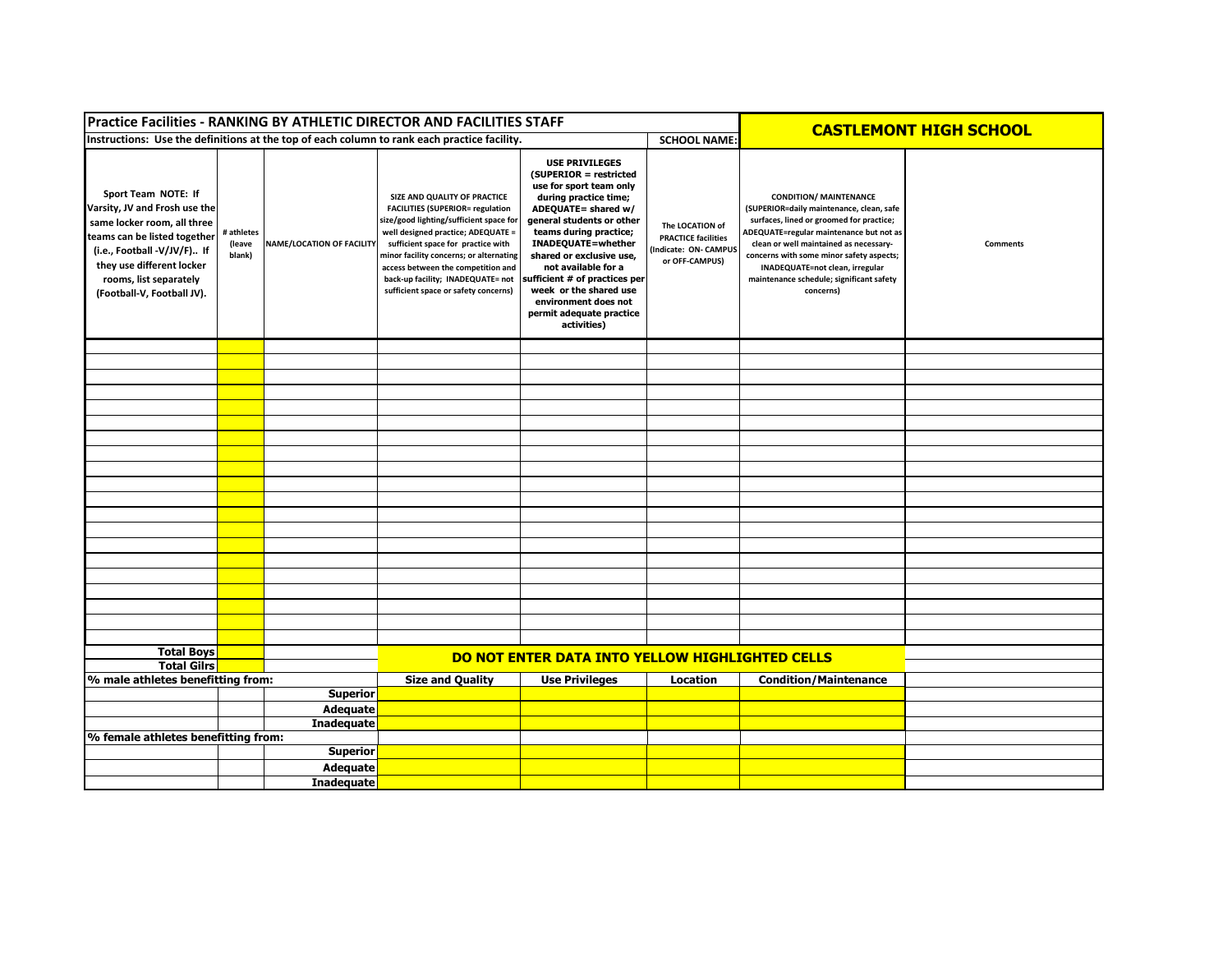| COMPETITION FACILITIES ASSESSMENT - RANKED BY ATHLETIC DIRECTOR AND FACILITIES STAFF OBSERVATIONS                                                                                                                                 |                                                                                                                       |                                        |                                                                                                                                                                                                                                                               |                                                                                       |                                                                                                                  | <b>CASTLEMONT HIGH SCHOOL</b>                                                                                                                                                                                              |                                                                                                                                                                                                                                                                       |
|-----------------------------------------------------------------------------------------------------------------------------------------------------------------------------------------------------------------------------------|-----------------------------------------------------------------------------------------------------------------------|----------------------------------------|---------------------------------------------------------------------------------------------------------------------------------------------------------------------------------------------------------------------------------------------------------------|---------------------------------------------------------------------------------------|------------------------------------------------------------------------------------------------------------------|----------------------------------------------------------------------------------------------------------------------------------------------------------------------------------------------------------------------------|-----------------------------------------------------------------------------------------------------------------------------------------------------------------------------------------------------------------------------------------------------------------------|
|                                                                                                                                                                                                                                   | <b>SCHOOL NAME:</b><br>Instructions: Use the definitions at the top of each column to rank each competition facility. |                                        |                                                                                                                                                                                                                                                               |                                                                                       |                                                                                                                  |                                                                                                                                                                                                                            |                                                                                                                                                                                                                                                                       |
| Sport Team NOTE: If Varsity, JV and<br>Frosh use the same locker room, all<br>three teams can be listed together<br>(i.e., Football -V/JV/F) If they use<br>different locker rooms, list separately<br>(Football-V, Football JV). | # athletes<br>(leave<br>blank)                                                                                        | <b>NAME &amp; LOCATION OF FACILITY</b> | The SIZE AND QUALITY OF PRIMARY<br><b>COMPETITIVE FACILITY (SUPERIOR=</b><br>regulation size/good lighting;<br>ADEQUATE= regulation except for<br>fence distances or other minor<br>facility concerns; INADEQUATE/ not<br>regulation size or safety concerns) | The LOCATION of PRIMARY<br>COMPETITIVE FACILITY (Indicate: ON-<br>CAMPUS/ OFF-CAMPUS) | PRIMARY COMPETITIVE<br><b>FACILITY - SEATING CAPACITY</b><br>(Indicate spectator seating<br>capacity (i.e., 500) | <b>QUALITY/QUANTITY OF SEATING</b><br>(SUPERIOR= excellent seating<br>capacity; ADEQUATE=limited seating<br>for spectators but sufficient for most<br>contests; INADEQUATE= insuffiicient<br>or no seating for spectators) | SCOREBOARDS (Indicate: SUPERIOR=<br>electronic scoreboard appropriate for<br>sport except non-electronic<br>scoreboards for each tennis court are<br>equiivalent; ADEQUATE= functional<br>but not sport specitic or non-<br>electronic; INADEQUATE= no<br>scoreboard) |
|                                                                                                                                                                                                                                   |                                                                                                                       |                                        |                                                                                                                                                                                                                                                               |                                                                                       |                                                                                                                  |                                                                                                                                                                                                                            |                                                                                                                                                                                                                                                                       |
|                                                                                                                                                                                                                                   |                                                                                                                       |                                        |                                                                                                                                                                                                                                                               |                                                                                       |                                                                                                                  |                                                                                                                                                                                                                            |                                                                                                                                                                                                                                                                       |
|                                                                                                                                                                                                                                   |                                                                                                                       |                                        |                                                                                                                                                                                                                                                               |                                                                                       |                                                                                                                  |                                                                                                                                                                                                                            |                                                                                                                                                                                                                                                                       |
|                                                                                                                                                                                                                                   |                                                                                                                       |                                        |                                                                                                                                                                                                                                                               |                                                                                       |                                                                                                                  |                                                                                                                                                                                                                            |                                                                                                                                                                                                                                                                       |
|                                                                                                                                                                                                                                   |                                                                                                                       |                                        |                                                                                                                                                                                                                                                               |                                                                                       |                                                                                                                  |                                                                                                                                                                                                                            |                                                                                                                                                                                                                                                                       |
|                                                                                                                                                                                                                                   |                                                                                                                       |                                        |                                                                                                                                                                                                                                                               |                                                                                       |                                                                                                                  |                                                                                                                                                                                                                            |                                                                                                                                                                                                                                                                       |
|                                                                                                                                                                                                                                   |                                                                                                                       |                                        |                                                                                                                                                                                                                                                               |                                                                                       |                                                                                                                  |                                                                                                                                                                                                                            |                                                                                                                                                                                                                                                                       |
|                                                                                                                                                                                                                                   |                                                                                                                       |                                        |                                                                                                                                                                                                                                                               |                                                                                       |                                                                                                                  |                                                                                                                                                                                                                            |                                                                                                                                                                                                                                                                       |
|                                                                                                                                                                                                                                   |                                                                                                                       |                                        |                                                                                                                                                                                                                                                               |                                                                                       |                                                                                                                  |                                                                                                                                                                                                                            |                                                                                                                                                                                                                                                                       |
|                                                                                                                                                                                                                                   |                                                                                                                       |                                        |                                                                                                                                                                                                                                                               |                                                                                       |                                                                                                                  |                                                                                                                                                                                                                            |                                                                                                                                                                                                                                                                       |
|                                                                                                                                                                                                                                   |                                                                                                                       |                                        |                                                                                                                                                                                                                                                               |                                                                                       |                                                                                                                  |                                                                                                                                                                                                                            |                                                                                                                                                                                                                                                                       |
|                                                                                                                                                                                                                                   |                                                                                                                       |                                        |                                                                                                                                                                                                                                                               |                                                                                       |                                                                                                                  |                                                                                                                                                                                                                            |                                                                                                                                                                                                                                                                       |
|                                                                                                                                                                                                                                   |                                                                                                                       |                                        |                                                                                                                                                                                                                                                               |                                                                                       |                                                                                                                  |                                                                                                                                                                                                                            |                                                                                                                                                                                                                                                                       |
|                                                                                                                                                                                                                                   |                                                                                                                       |                                        |                                                                                                                                                                                                                                                               |                                                                                       |                                                                                                                  |                                                                                                                                                                                                                            |                                                                                                                                                                                                                                                                       |
|                                                                                                                                                                                                                                   |                                                                                                                       |                                        |                                                                                                                                                                                                                                                               |                                                                                       |                                                                                                                  |                                                                                                                                                                                                                            |                                                                                                                                                                                                                                                                       |
|                                                                                                                                                                                                                                   |                                                                                                                       |                                        |                                                                                                                                                                                                                                                               |                                                                                       |                                                                                                                  |                                                                                                                                                                                                                            |                                                                                                                                                                                                                                                                       |
|                                                                                                                                                                                                                                   |                                                                                                                       |                                        |                                                                                                                                                                                                                                                               |                                                                                       |                                                                                                                  |                                                                                                                                                                                                                            |                                                                                                                                                                                                                                                                       |
|                                                                                                                                                                                                                                   |                                                                                                                       |                                        |                                                                                                                                                                                                                                                               |                                                                                       |                                                                                                                  |                                                                                                                                                                                                                            |                                                                                                                                                                                                                                                                       |
|                                                                                                                                                                                                                                   |                                                                                                                       |                                        |                                                                                                                                                                                                                                                               |                                                                                       |                                                                                                                  |                                                                                                                                                                                                                            |                                                                                                                                                                                                                                                                       |
| <b>Total Boys</b>                                                                                                                                                                                                                 |                                                                                                                       |                                        |                                                                                                                                                                                                                                                               |                                                                                       |                                                                                                                  |                                                                                                                                                                                                                            |                                                                                                                                                                                                                                                                       |
| <b>Total Girls</b>                                                                                                                                                                                                                |                                                                                                                       |                                        | DO NOT ENTER DATA INTO YELLOW HIGHLIGHTED CELLS                                                                                                                                                                                                               |                                                                                       |                                                                                                                  |                                                                                                                                                                                                                            |                                                                                                                                                                                                                                                                       |
| % male athletes benefitting from:                                                                                                                                                                                                 |                                                                                                                       |                                        | Size/Quality                                                                                                                                                                                                                                                  | Location                                                                              |                                                                                                                  | <b>Seating</b>                                                                                                                                                                                                             | <b>Scoreboard</b>                                                                                                                                                                                                                                                     |
|                                                                                                                                                                                                                                   |                                                                                                                       | <b>Superior</b>                        |                                                                                                                                                                                                                                                               |                                                                                       |                                                                                                                  |                                                                                                                                                                                                                            |                                                                                                                                                                                                                                                                       |
|                                                                                                                                                                                                                                   |                                                                                                                       | Adequate                               |                                                                                                                                                                                                                                                               |                                                                                       |                                                                                                                  |                                                                                                                                                                                                                            |                                                                                                                                                                                                                                                                       |
|                                                                                                                                                                                                                                   |                                                                                                                       | <b>Inadequate</b>                      |                                                                                                                                                                                                                                                               |                                                                                       |                                                                                                                  |                                                                                                                                                                                                                            |                                                                                                                                                                                                                                                                       |
| % female athletes benefitting from:                                                                                                                                                                                               |                                                                                                                       |                                        |                                                                                                                                                                                                                                                               |                                                                                       |                                                                                                                  |                                                                                                                                                                                                                            |                                                                                                                                                                                                                                                                       |
|                                                                                                                                                                                                                                   |                                                                                                                       | <b>Superior</b>                        |                                                                                                                                                                                                                                                               |                                                                                       |                                                                                                                  |                                                                                                                                                                                                                            |                                                                                                                                                                                                                                                                       |
|                                                                                                                                                                                                                                   |                                                                                                                       | Adequate                               |                                                                                                                                                                                                                                                               |                                                                                       |                                                                                                                  |                                                                                                                                                                                                                            |                                                                                                                                                                                                                                                                       |
|                                                                                                                                                                                                                                   |                                                                                                                       | <b>Inadequate</b>                      |                                                                                                                                                                                                                                                               |                                                                                       |                                                                                                                  |                                                                                                                                                                                                                            |                                                                                                                                                                                                                                                                       |